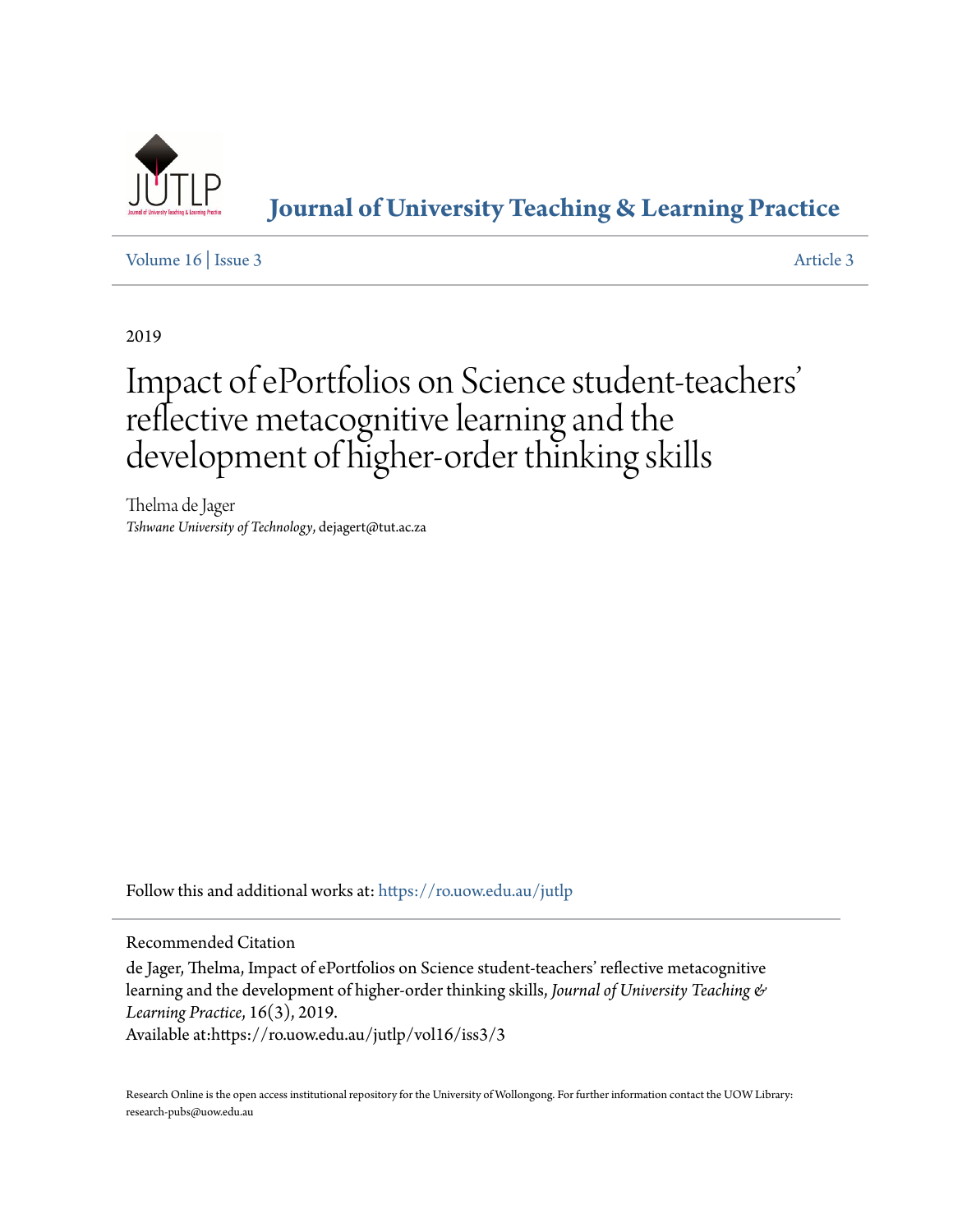# Impact of ePortfolios on Science student-teachers' reflective metacognitive learning and the development of higher-order thinking skills

# **Abstract**

A concern in higher education is that most students do not acquire higher-order thinking skills, 'cannot think', are not engaged in reflective student-centred teaching and learning and do not always acquire technology skills. Numerous studies have indicated the importance of a digital learning environment that facilitates the acquisition of IT skills, reflective and critical thinking learning skills while creating an electronic portfolio. To establish the impact of portfolios on the reflective metacognitive learning and the development of higherorder thinking skills in student-teachers (n=167) in the field of science, qualitative and quantitative approaches were used to collect data. The results showed that for the majority of the participants (n=160) it was the first time that they had created an ePortfolio and engaged in reflective metacognitive learning experiences. The researcher was able to identify students' weaknesses and strengths, their interests and goals in life. Most of them regarded the learning process as time consuming, did not wish to share poor learning experiences with others, found it difficult to express their learning experiences in a second language and were unable to create an ePortfolio in an organised manner as they were not capable of metacognitive reflection. This paper is relevant for higher education lecturers in developing students to become independent learners by using an ePortfolio.

### **Keywords**

critical thinking, metacognitive, IT skills, reflection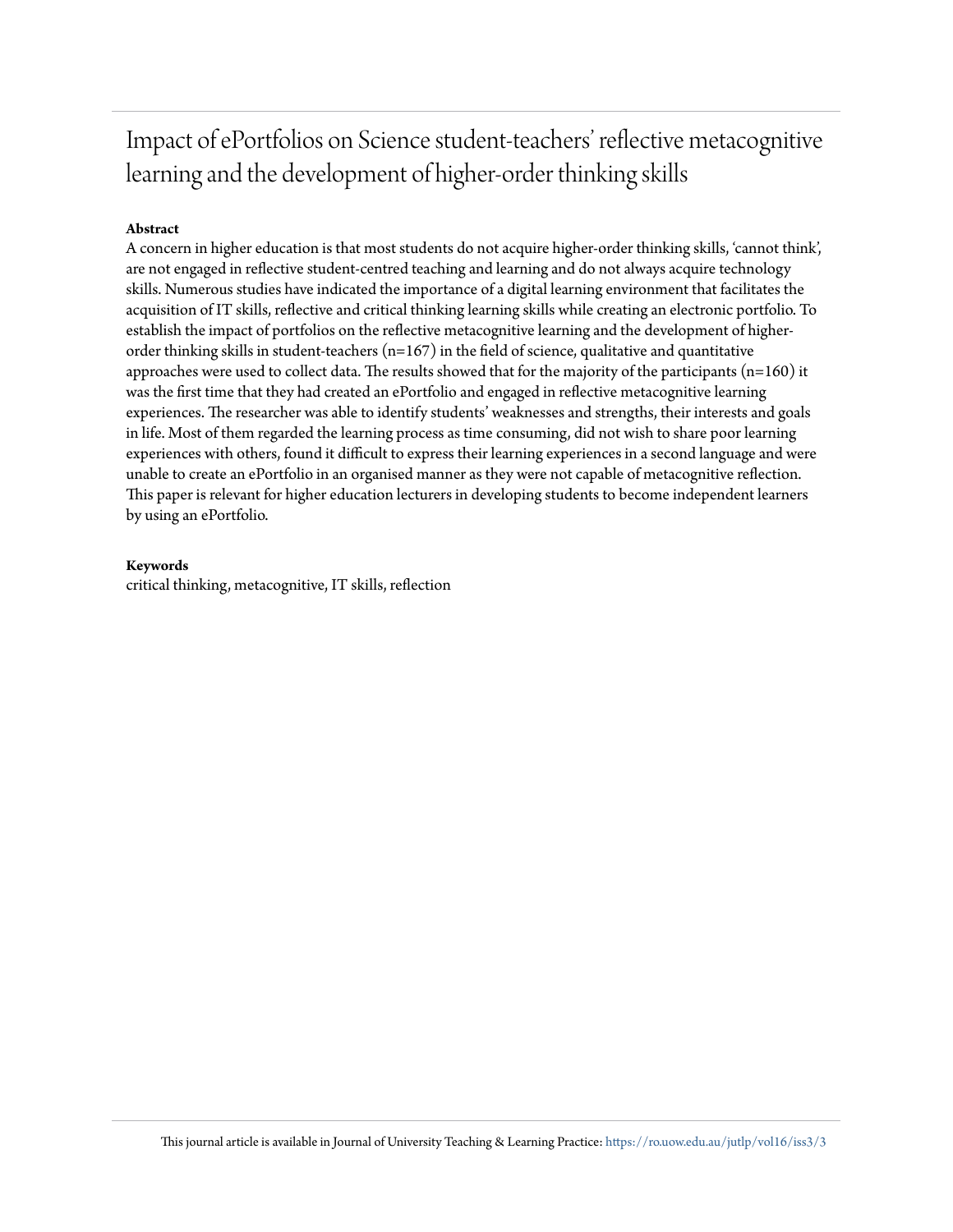## **Introduction**

concern in higher education is that the majority of students are not engaged in *reflective,*  A *metacognitive,* student-centred teaching and learning (Parkes, Dredger & Hicks 2013), and do not always acquire *technology skills* (Oliver 2011) or *higher*-*order thinking skills* (Collins 2014). Brookhart (2010) relates higher-order thinking skills to concepts such as problem-solving and critical thinking. Students should not only attain knowledge and skills, but should also be able to apply the knowledge and the critical-thinking and IT skills they have developed, to solve problems in real-life situations (Buyarski & Landis 2014).

Bransford and Stein (1984) write that problem-solving is the process during which acquired information, critical and creative thinking, communication and reflective learning and teaching skills are applied. Reflective teaching and learning can be defined as the process whereby students are guided and supported to critically analyse, compare and adjust their actions and practices to improve and develop their metacognition and critical-thinking skills (Hadley 2007). Smith and Yates (2011) add that metacognition is a skill that students develop to reflect on and monitor their learning strategies and activities to support successful learning. Various studies have indicated that a digital learning environment facilitates the acquisition of IT and reflective and critical thinking, and that these learning skills can be acquired by creating an electronic portfolio (ePortfolio) (Gerbic, Lewis & Amin 2011; Light, Chen & Ittleson 2012; O'Keeffe & Donnelly 2013).

The ePortfolio can be defined as a collection and exhibition of a student's experiences, work, efforts, progress and achievements over a period of time (Pelliccione, Dixon & Giddings 2005; Butler 2006) and includes digital artefacts, written reflections on both formal and informal learning experiences, collaborative assignments, community engagement, research activities and learning achievements (Light et al. 2012). Elaborating on this, Smith and Yates (2011) point out that an ePortfolio enables students to engage in metacognitive learning by reflecting back on learning experiences and the goals they have achieved. Barrett (2007) and Chang, Pao, Chou and Chen (2011) state that ePortfolios not only develop IT skills, but also help students to reach their goals, become independent learners, assess themselves, reinforce their learning skills and communicate with the world. Di Stefano, Gino, Pisano and Staats (2015) postulate that the process of compiling the ePortfolio also provides opportunities for students to develop skills that enable them to evaluate, synthesise, analyse, create and communicate. Light et al*.* (2012) highlight that students develop higher-order thinking skills by assessing their own progress and reviewing their skills development, and can compare, analyse and draw conclusions from the materials included in the ePortfolio. The portfolio can also be used to evaluate students' formative progress and to execute summative evaluation (Buyarski & Landis 2014). In addition, Miller and Morgaine (2009) maintain that the creation of ePortfolios is important in higher education, as it can support students' metacognitive learning and thinking. Metacognitive thinking occurs when students can monitor and reflect on their own learning activities and processes that contribute to successful learning (Akyol  $\&$  Garrison 2011).

Various studies on ePortfolios show that the media content used by students and the creation and presentation of their online environment can present evidence of their metacognition and criticalthinking skills (Akyol & Garrison 2011; Miller & Morgaine 2009; Ottenhoff 2011). However, Bornman (2016) points out that in the South African context, educators are mostly unable or illprepared to integrate technology into their lessons, as opportunities are not always available for them to participate in professional development. This contributes to a learning barrier for students that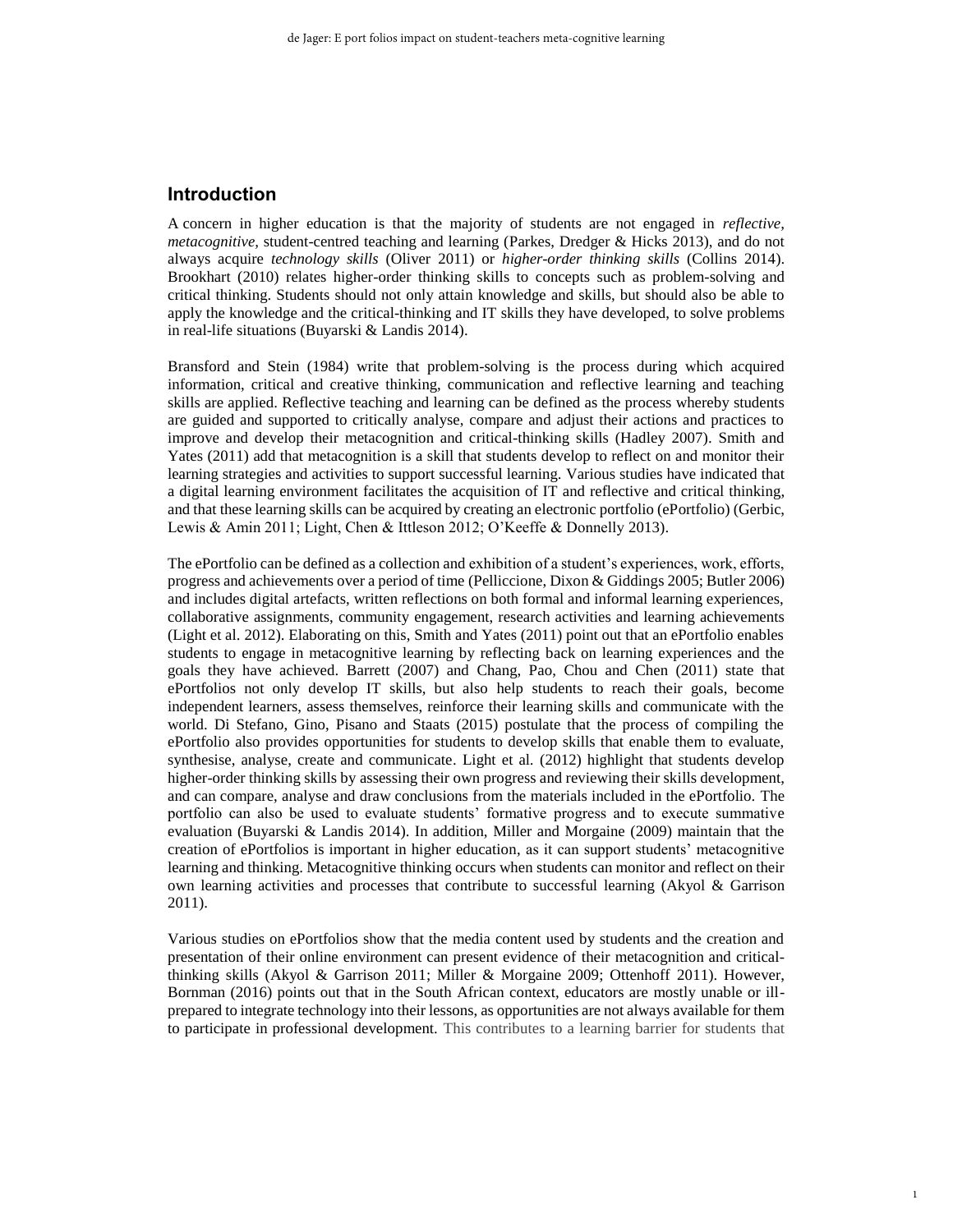excludes them from reflective technology-assisted learning experiences and the development of the technology and higher-order skills that are applicable in the wider world (Alawdat 2013).

Keeping in mind the numerous benefits of ePortfiolios, the researcher requested students to create their own as a formative assessment activity. The development of their IT and critical-thinking skills and their use of metacognition in learning was assessed based the following research questions:

*In the reflective process of choosing and compiling from existing artefacts, how did the creation of an ePortfolio contribute to student-teachers' reflective metacognitive learning and the development of higher-order skills?*

*What challenges did student-teachers experience in creating and uploading their ePortfolios on the internet?* 

# **Background**

Nearly two decades ago, Klenowski (1998) noted that the process of compiling a paper-based portfolio offered students an opportunity to develop their knowledge and understanding, their ability to analyse, synthesise and apply knowledge and their critical-thinking skills with the cooperation of other students and the educator. In the rapidly changing higher-education environment of the 21st century, the use of ePortfolios is advocated to help students to independently reflect, construct and continuously learn content knowledge (Collins 2014). Koraneekij and Khlaisang (2015) argue that ePortfolios could help students to critically think about and reflect on how they learn, and to employ technology skills in presenting their learning experiences and achievements. According to Jenson and Treuer (2014), an ePortfolio is valuable, as it can be used to document and manage deep and continuous student-centred learning over a lifetime.

A digital portfolio (ePortfolio) is seen as a method for evaluating the development of IT, communication, metacognition, critical thinking and creative skills (Koraneekij & Khlaisang 2015). By creating an ePortfolio, students develop technology skills that allow them to engage in depth with what was learned in a logical and sequential way (Collins 2014). In most cases, students are scaffolded, or mind maps are used to assist them in reflecting on what they have learned in an organised manner (O'Keeffe & Donnelly 2013). Since students have diverse learning styles, Songkram and Khlaisang (2013) suggest that lecturers should encourage them to present their knowledge both verbally and visuospatially. Songkram and Khlaisang (2013) propose that the construction of an ePortfolio should include multimedia experience and learning, which include artefacts such as journals, blogs and concept maps, to deepen students' metacognitive learning.

When compiling an ePortfolio, students require various skills to enable them to reflect on what they have learned. According to Kaplan, Silver, Lavaque-Manty and Meizlish (2013), students should be able to spatially organise, order and select the material that will give coherence to the ePortfolio, apply IT skills and create hyperlinks to previous experiences or that which was previously learned, which again contributes to the development of metacognitive skills. Since students in the classroom context do not naturally acquire reflective skills, they need to be supported and guided by the lecturer in developing them while creating their ePortfolios (Di Stefano et al. 2015). Reflective practice is described as a set of utensils that students use to critically analyse, organise and connect their experiences and practices with a view to self-improvement. Hadley (2007) conducted a study that enabled her to establish that the mentor and peer mentors could encourage students to reflect and more deeply and thoroughly when she created portfolio forums in which students felt comfortable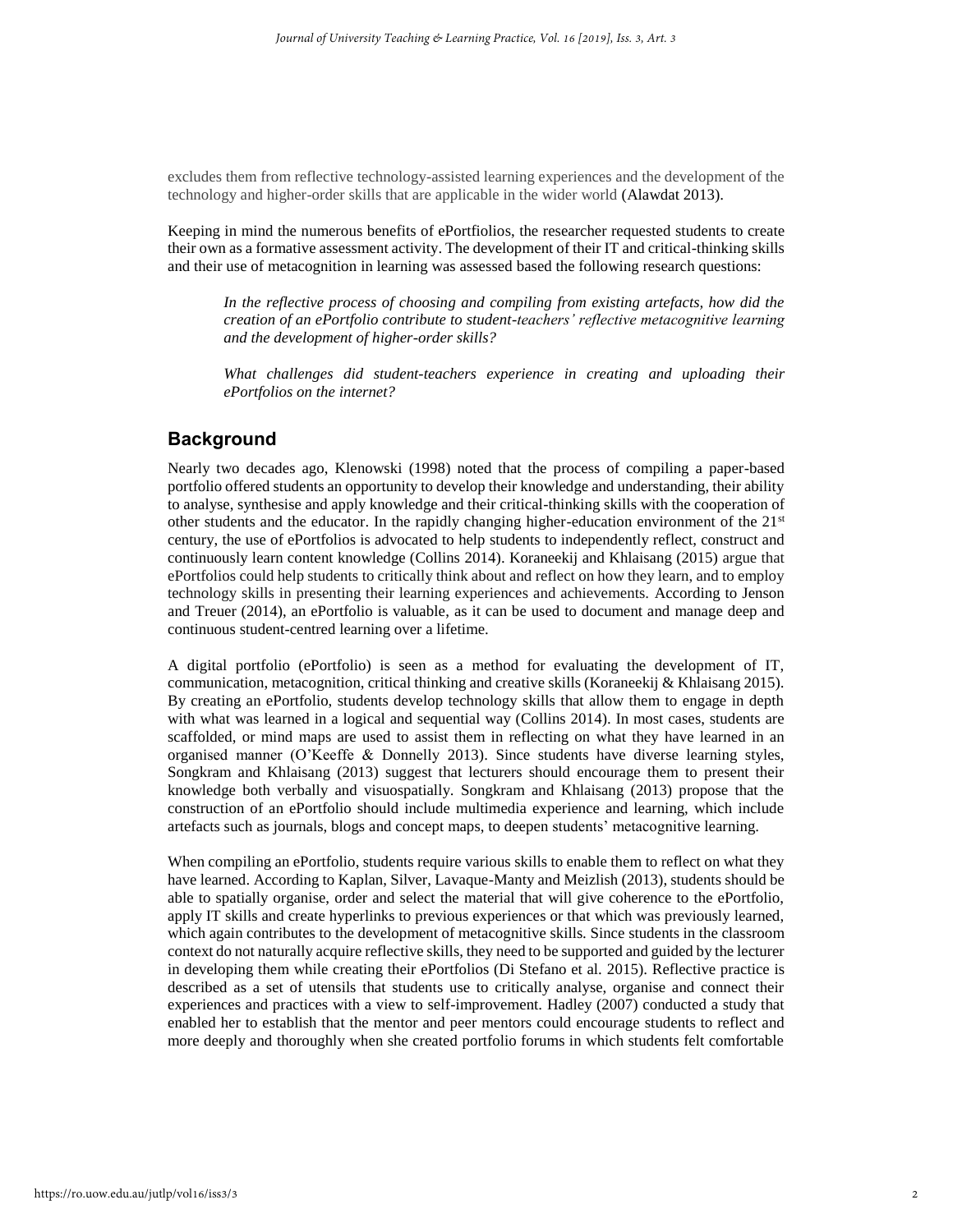and willing to share their reflections on their work and experiences with their peers. By sharing their work with the class for feedback, they were able to achieve higher levels of reflection and selfconfidence (Hadley 2007).

Research based on 11 empirical studies was conducted at a university in Pennsylvania (USA) between 2010 and 2012 to determine the advantages of using ePortfolios to assess English as a Second Language (ESL) students. The findings showed that ePortfolios motivated and enhanced ESL students' technology, writing, assessment and learning skills (Alawdat 2013). Tezci and Dikici (2006) found that students who compiled ePortfolios as part of an assessment process showed development of their writing and drawing skills, and their test performance scores improved in comparison with those of students who had not compiled ePortfolios of their academic progress.

Wozniak and Zagal (2013) used the ePortfolios of 30 students at DePaul University in Chicago to conduct a qualitative research study. The results indicated patterns between students' preferences regarding images, videos, navigation schema and embedded forms that reflected characteristics of metacognition. They are of the opinion that the ways students select media content and plan and organise their online learning environment provide evidence of their metacognition. A study conducted with higher-education students in Ireland to determine the effectiveness of ePortfolios as a learning tool showed that only 45% of the participants felt that ePortfolios were effective in assessing their learning, while 49% stated they enjoyed creating ePortfolios and 65% found it to be too time-consuming (O'Loghlen 2015). The study concluded that students need training and support in the construction of ePortfolios. Another study that involved first- and second-level language students at the Kapio'lani Community College (Hawaii) was conducted to analyse the students' reflective learning and determine whether the ePortfolio contributed to student-centred learning. The goal was to transform students into independent learners, but the study ultimately found that the students merely transferred their lecturer's way of teaching to the construction of their ePortfolios (Parkes et al. 2013). The reason might be that students were not familiar with learner-centered metacognitive learning. Nevertheless, various researchers are of the opinion that the construction of an ePortfolio could contribute to guided active and reflective student participation that can be assessed in an authentic manner by various methods, such as lecturer-formative, self- and peer assessment (Buyarski & Landis 2014; Parkes et al. 2013).

Gallagher and Poklop (2014) conclude that ePortfolios should not be constructed only for assessment by lecturers, but also for all age groups that will read and view the portfolios on the internet. Students need to contextualise content and artefacts and allow for flexible feedback from a diverse peer population, which should include older generations.

Despite the advantages of ePortfolios, Downer, Fisher and Kirby (2018) point out the issues of confidentiality and privacy of vulnerable groups. They raise the concern that students are not always mindful that their personal information can be misused by a third party when uploading their ePortfolios online. Therefore, the participants of this study were informed of the possible risks involved when sharing personal information online and the implications of plagiarism.

# **Theoretical foundation**

The process of creating an ePortfolio is based on several theories, and students are encouraged to use various strategies and methods to engage in experiential learning, reflect, monitor their cognitive processes (metacognition) and develop higher-order thinking skills when engaging in a digital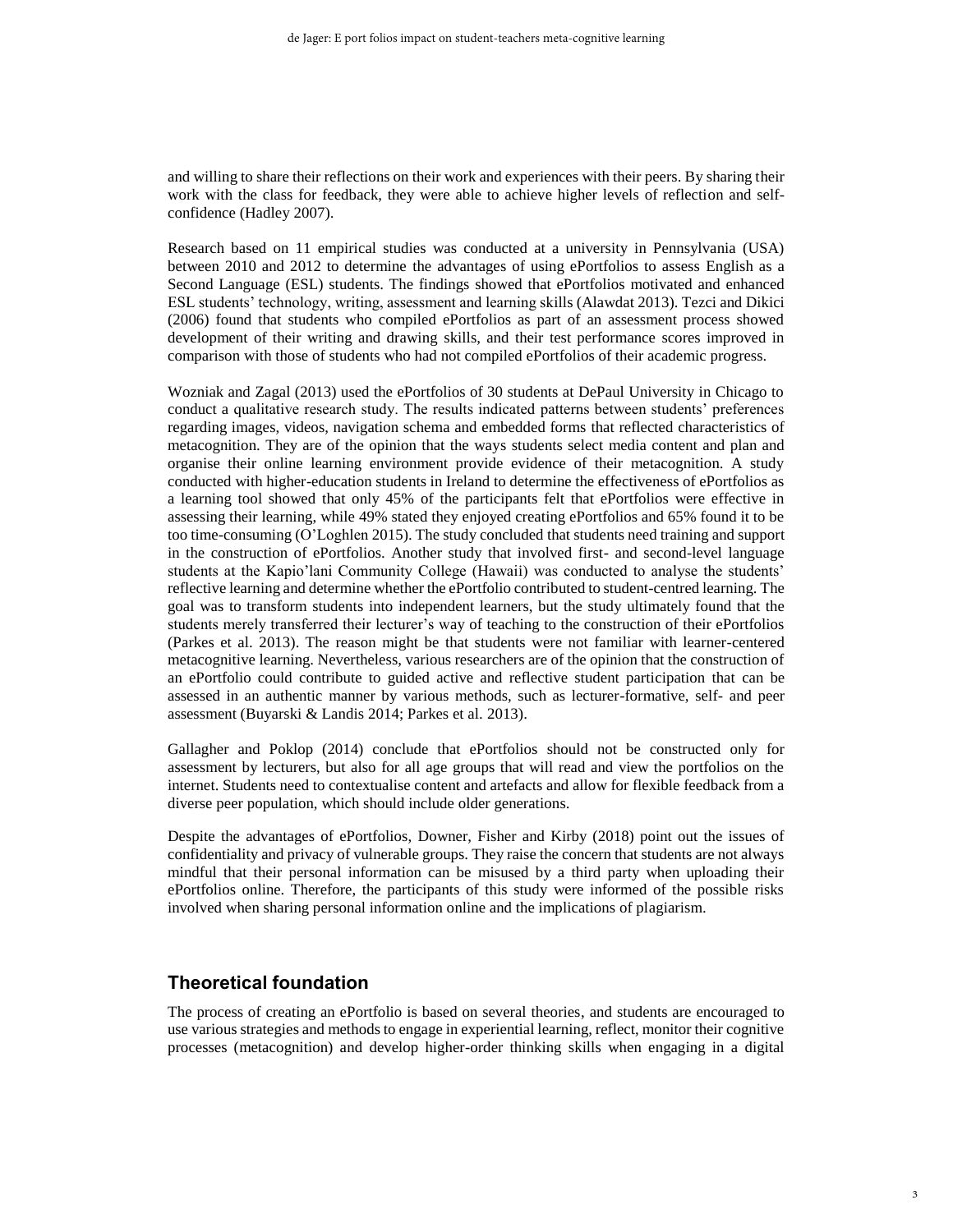learning environment. The construction of an ePortfolio can be connected with Dewey's (1859- 1952) social constructivism learning theory, which includes *social* (students interact and communicate with their peers, lecturer and others in compiling and presenting their ePortfolios on the internet), *artistic* (they use creative skills to construct an ePortfolio), *constructive* (they construct new digital knowledge by uploading videos and pictures based on prior experiences) and *expressive*  (they use a language and artefacts to reflect on and present their learning experiences in an ePortfolio, with tutors, peers, mentors and others providing feedback on those reflections) aspects (Hickman 1990). Thus students construct knowledge through dialogue and interactions with others and reflect back on the comments and feedback received from those who reviewed their ePortfolios.

Kolb further asserts that learning occurs when knowledge is acquired though active experience (Kolb 1984). Kolb's experiential-learning theory illustrates a cyclical model of learning that consists of four stages: *concrete experience* (gathering evidence of previous learning experiences to compile a ePortfolio); *reflective observation* (students review their ePortfolios and reflect on, monitor and self-assess the progress they have made over a period of time); *abstract conceptualisation* (they construct and sequence a time-bound layout of learning experiences in the ePortfolio and develop critical-thinking and problem-solving skills); and *active experimentation* (students create and upload various artefacts and communicate with others in a language of understanding). Korthagen (1985) agrees with the authors discussed above, and asserts that the ideal processes involved in experiential learning are *action* and *reflection*. Thus, students take action in creating an ePortfolio and reflect back to establish possible weaknesses and strengths in what they have created and uploaded on their ePortfolios.

According to Flavell's (1979) theory, the creation of an ePortfolio offers opportunities to reflect on and apply metacognitive strategies, such as self-evaluation and monitoring of their own learning experiences, which enable students to *develop as independent learners* who can control their own learning; further, Baskin (2008) and Bass and Eynon (2017) postulate that the construction of an ePortfolio not only generates student-centred learning, but also documents students' learning in various stages. In reflecting, students learn more deeply and can learn how to improve their learning by making connections between various learning contexts (academic, the workplace and the community) (Entwistle & Karagiannopoulou 2014). Thus learning can take place beyond the lecture room.

# **Method**

In this study, qualitative and quantitative approaches were followed to collect data. The participants in this research were two classes of Physical Sciences ( $n=67$ ) and Life Science ( $n=100$ ) studentteachers at a South African university (situated in a township) where the ESL learning barrier and poor socioeconomic conditions are generally encountered. Before the study was conducted, ethical clearance from the institution and informed consent from the participants was obtained.

Participants were asked to each create and upload an ePortfolio on a Google Site as an assessment activity during the last semester of their academic year. The purpose of the study was to establish the impact of ePortfolios on the reflective metacognitive learning and development of higher-order thinking skills in student-teachers in the field of science. The additional objectives of the study were to establish:

- whether student-teachers in the field of science acquired information technology (IT) skills; and.
- what challenges the participants had experienced in creating their ePortfolios.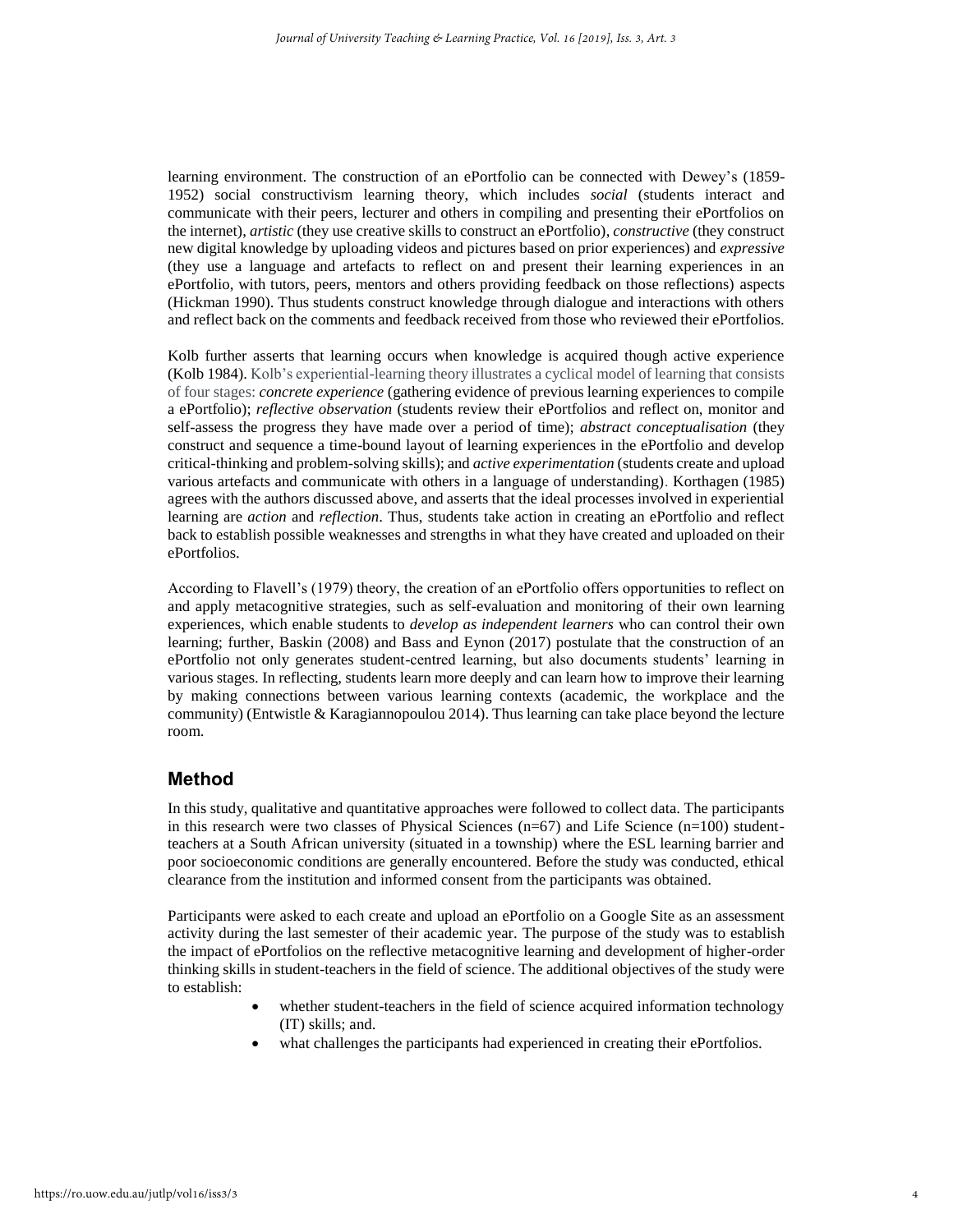#### *Quantitative data collection and discussion*

To ensure that all the students would be able to compile an ePortfolio, a diagnostic assessment was made to establish whether they had access to technology resources and whether they had developed the necessary technology skills. This was done by asking them to answer the questions below by selecting one of the following levels: "To a limited extent"; "Not at all"; or "I had full access to the internet".

*Question 1: Do you have internet access to enable you to create and upload your ePortfolio?*



**Figure 1. Internet access for creating and uploading an ePortfolio**

Despite the participants' poor socioeconomic status, 67% had full access to the internet, while 19% had limited access and 14% had no access. A comparison of the responses to the second question to those to the first reveals a contradiction, since despite the fact that 14% indicated that they had no internet access, the responses show that only 2% (Figure 2) were never interactive on social media and 10% were active only once a week, while the majority (51%) indicated that they were active on the internet every hour of the day, and 38% accessed the internet once a day. Thus only 2% had no access to, or were not active on, the internet. The results of the survey indicated that student-teachers did have sufficient internet access to upload their ePortfolios on Google sites.

*Question 2: How often do you use social media? (Facebook, Twitter and others)*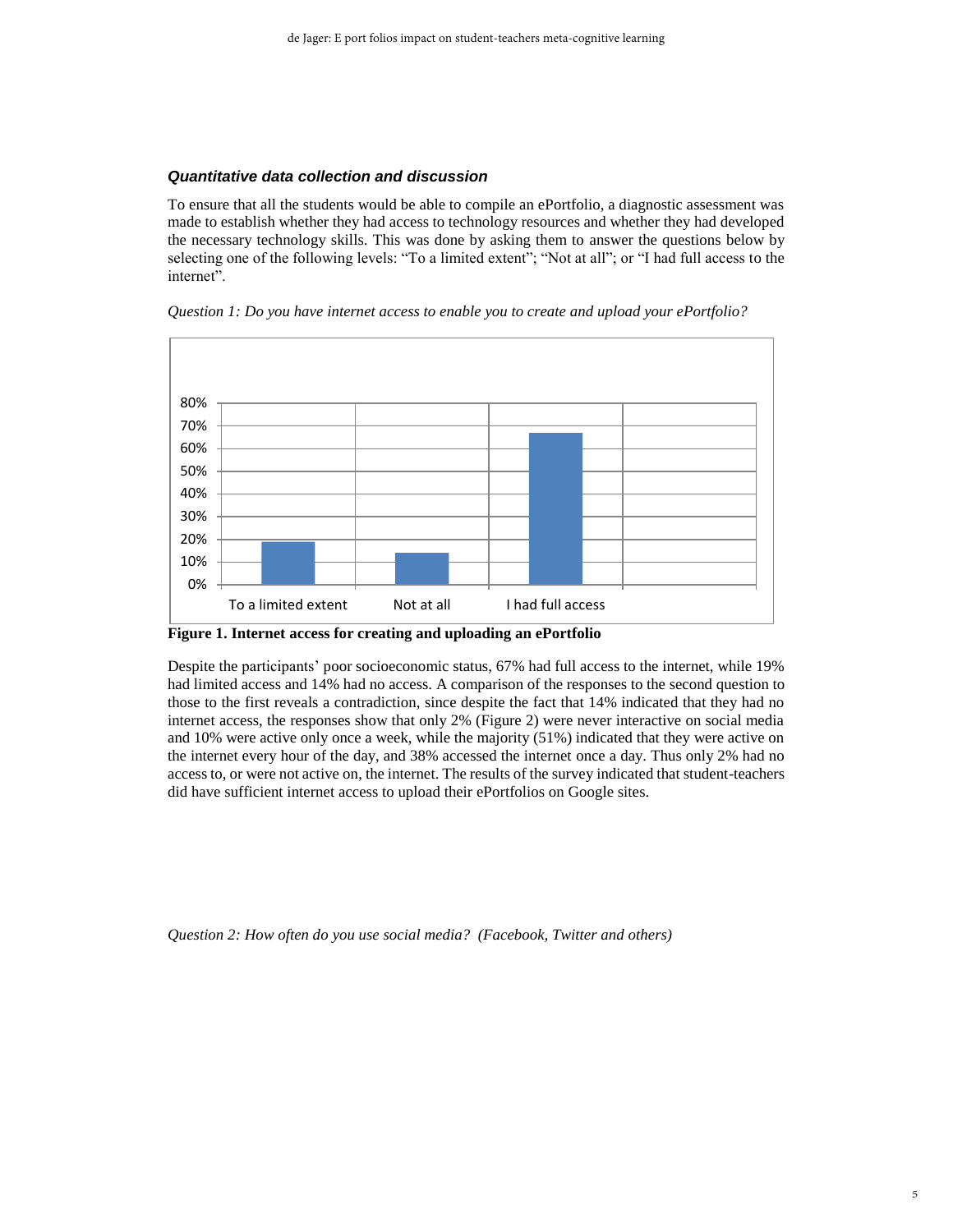

**Figure 2. Frequency of social media use by student-teachers**

With regard to their technology skills, 69% of the participants indicated that they had never before uploaded documents, while 31% believed that they would be able to upload documents, as they had done it before.



*Question 3: Is this the first time that you will upload a document on the internet?*

**Figure 3. Experience in uploading documents on the internet**

Mentors were appointed to assist the 69% of students who were not familiar with creating ePortfolios and uploading them on Google sites.

A list of applicable assessment criteria (Table 1), which could serve as a guideline for assembling ePortfolios, had been compiled based on the findings of previous research studies (Barahal 2008; Bass & Eynon 2009; Kaplan et al. 2013; Wozniak & Zagal 2015), and was provided to the participants before they started assembling their own ePortfolios.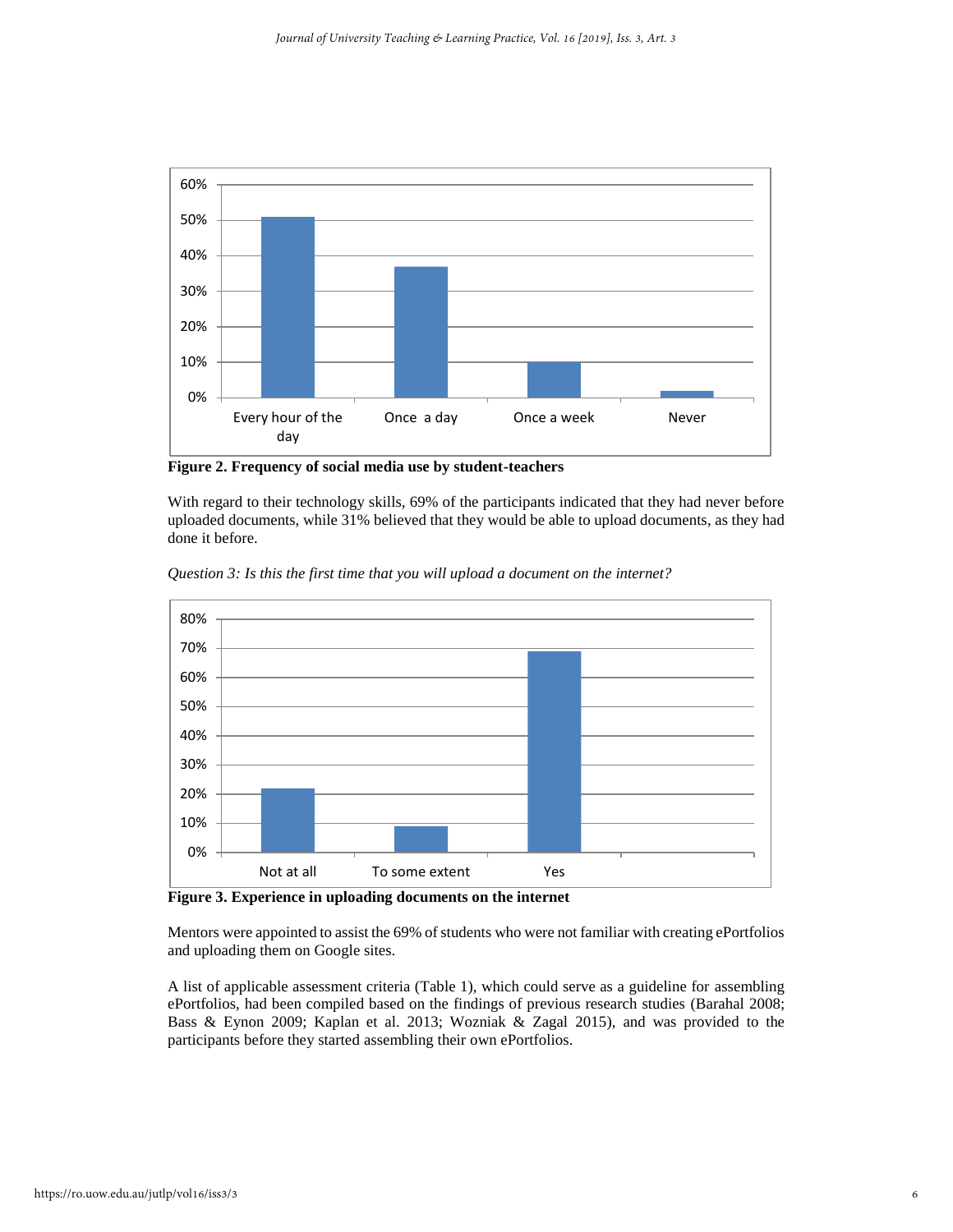The assessment criteria focused on metacognitive learning, creativity, the development of higherorder cognitive and communication skills, written reflections on learning experiences, the application of ethics, the quality of artefacts in combination with written reflections on their learning experiences, teaching practice and academic careers and the ability to upload documents on Google sites in the form of ePortfolios. Once they had uploaded their ePortfolios on the internet, participants were engaged in reflective teaching and had to complete a self-assessment rubric for their own portfolios, after which the link had to be sent to two of their peers for evaluation. According to Hadley (2007) and Smith and Yates (2011), the feedback received from peers and students' own reviews of the portfolios of other students provide opportunities for reflection. The reflection process is intended to guide and support them to critically evaluate, analyse, compare and adjust their actions and practices to improve and develop metacognition and critical-thinking skills. Self- and peer assessment provide opportunities for students to compare their output and make final changes before submitting their ePortfolios to the lecturer for assessment.

A rubric was used to assess participants' ePortfolios according to the assessment criteria provided in Table 1. The progress levels varied from "Not at all" (mark  $= 0$ ) to "To a limited extent" (mark  $=$ 1), "Average" (marks  $= 2$ ) and "To a great extent" (marks  $= 3$ ). The total assessment mark was 60, which was converted to a percentage.

Once the lecturer had assessed the ePortfolios of all the participants, the results were summarised.

| Assessment criteria                                                                                              | Not at<br>all $(0)$ | To a<br>limited<br>extent<br>(1) | Average<br>(2) | To a<br>great<br>extent $(3)$ |
|------------------------------------------------------------------------------------------------------------------|---------------------|----------------------------------|----------------|-------------------------------|
| Creative skills.                                                                                                 | $N=17$              | $N=20$                           | $N=98$         | $N=32$                        |
| Content was organised in topics and sub-headings and<br>supported with written reflections and artefacts.        | $N=12$              | $N=17$                           | $N=42$         | $N=96$                        |
| Colours, tone, font and design tools were used.                                                                  | $N=24$              | $N=34$                           | $N=96$         | $N=13$                        |
| investigating, observing,<br>Reasoning.<br>and<br>comparing<br>connectivity skills are evident in the portfolio. | $N=24$              | $N=32$                           | $N=91$         | $N=20$                        |
| Progressive reflections on academic performance<br>are<br>displayed.                                             | $N=40$              | $N=46$                           | $N=42$         | $N=39$                        |
| Critical thinking reflections are evident in the ePortfolio.                                                     | $N=69$              | $N = 58$                         | $N=35$         | $N=5$                         |
| Sufficient technology and communication skills are evident in<br>the ePortfolio.                                 | $N=08$              | $N=11$                           | $N = 103$      | $N=45$                        |
| Ethical standards were upheld and no form of plagiarism was<br>detected.                                         | $N=15$              | $N=17$                           | $N=37$         | $N=98$                        |
| Written reflections indicate possible metacognitive learning.                                                    | $N=12$              | $N=16$                           | $N=43$         | $N=96$                        |
| Interpersonal and affective skills are reflected                                                                 | $N = 46$            | $N = 58$                         | $N=40$         | $N=23$                        |
| <b>Total</b>                                                                                                     |                     |                                  |                | $30x2=60$                     |

#### **Table 1. Summary of assessment results according to the rubric**

The assessment results showed that the majority of the participants did not engage in any form of plagiarism  $(n=98)$ . A few  $(n=15)$  copied all their artefacts from the internet and inserted them in their ePortfolios; 17 copied between three and five, and 37 inserted one or two artefacts from the internet. The reason for this could be that the lecturer had cautioned them not to include artefacts unless permission had been obtained to use them. The majority of the participants (n=96) reflected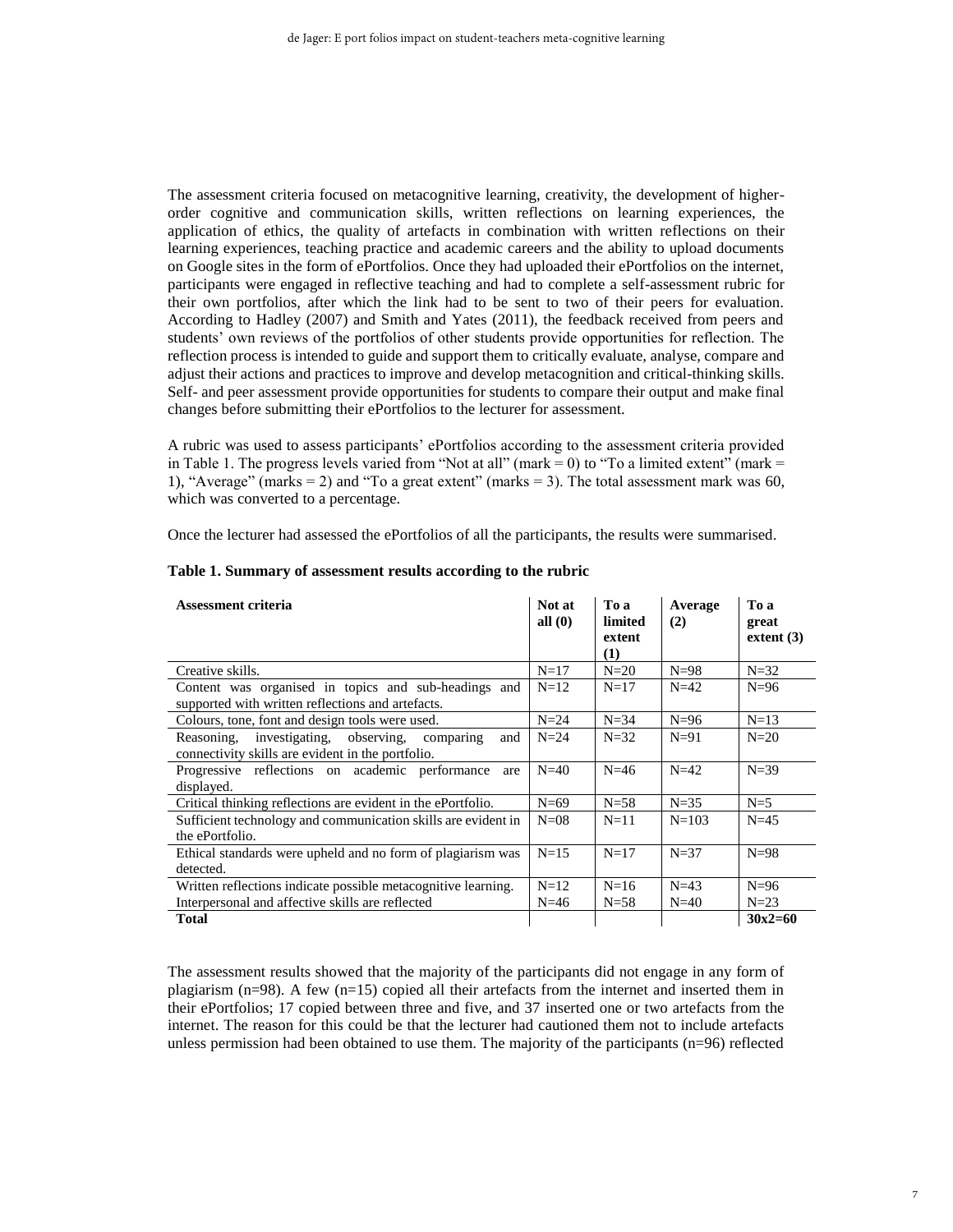on their learning experiences in an organised manner and used creative designs and pictures to support their reflections. However, 12 participants were not able to create ePortfolios in an organised manner and were not able to reflect metacognitive learning. Thus the objectives of the portfolio to present evidence of students' metacognition learning and critical-thinking skills were not always achieved, as some students seemed to lack these learning skills. This finding accords with the study of Parkes et al. (2013), who established that the students in their study were not familiar with learnercentred metacognitive learning, as they merely transmitted their lecturers' manner of teaching.

It was encouraging to find that the majority of the participants ( $n=103$  "Average" and  $n=45$  "To a great extent") demonstrated sufficient technology and communication skills in their ePortfolios. Although nearly  $50\%$  (n=42 "Average" and 39 "To a great extent") of the participants showed progressive reflections on their academic performance, 40 students did not. During the study it became evident that students did not always know how to use the software tools to design and create. Only 13 participants could effectively use the various design tools in the creation of their ePortfolios, and 24 could not use them at all.

A large number of students obtained low scores for their ability to demonstrate critical-thinking skills in their ePortfolios (n=9 "Not at all"); 35 "Average"; and five "To a great extent"). It was surprising to find that where students engaged in community projects (n=40 "Average" and n=23 "To a great extent"), this was reflected in their interpersonal and affective skills.

Ninety-one of the portfolios displayed "Average" ability for reasoning, investigating, observing, comparing and connectivity skills, and 98 showed "Average" creativity, design and organising of portfolio according to topics and subtopics.

Feedback based on the lecturer's assessments provided valuable information for the participants and enabled them to reflect on and adjust their ePortfolios according to the lecturer's recommendations. In turn, the lecturer gained more perspective on students' needs, strengths, interests and goals in life.

#### *Qualitative data collection and discussion*

To enable the lecturer to reflect on the strengths and weaknesses of the assessment activity, allow students to reflect back on the process of metacognitive learning while creating an ePortfolio and understand why not all the participants achieved high assessment scores, the following open-ended questions were posed to all participants:

- *1. In reflecting back, how did the creation of an ePortfolio contribute to your learning?*
- *2. What were your main challenges in creating the ePortfolio and uploading it on the internet?*
- *3. What did you dislike most about creating an ePortfolio and uploading it on the internet?*
- 4. *Which skills did you develop while creating an ePortfolio?*

The responses of the ESL participants were grouped in themes to highlight the most frequent comments.

*Question 1: In reflecting back, how did the creation of an ePortfolio contribute to your learning?*

| Table 2. Frequent responses to question 1 |                         |
|-------------------------------------------|-------------------------|
| <b>Themes</b>                             | Participants' responses |
| Reflection on goals achieved              |                         |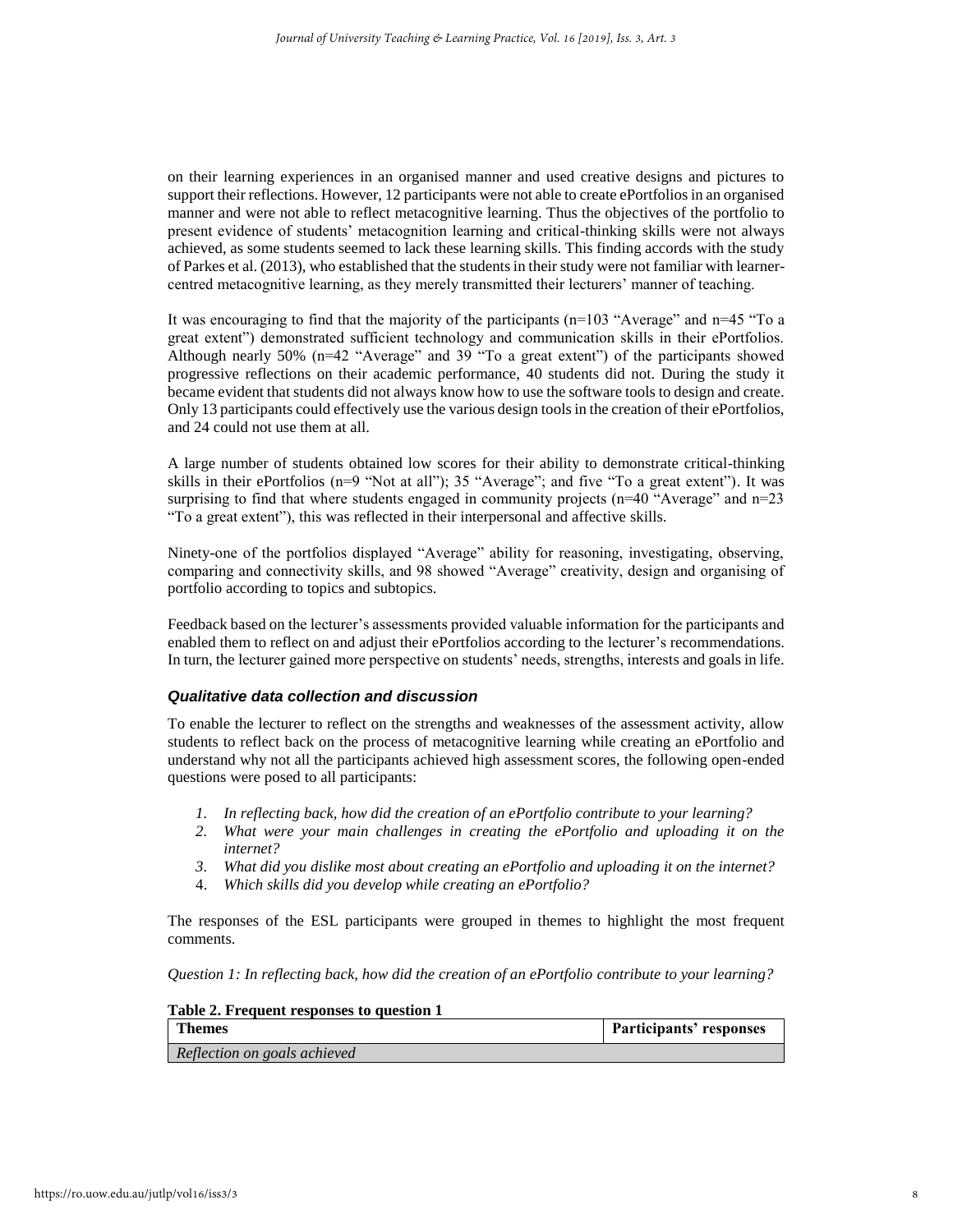| $N = 52$                                              |  |  |
|-------------------------------------------------------|--|--|
|                                                       |  |  |
| $N=45$                                                |  |  |
|                                                       |  |  |
| Identified negative and positive learning experiences |  |  |
| $N = 160$                                             |  |  |
| $N = 58$                                              |  |  |
|                                                       |  |  |
|                                                       |  |  |
| $N=39$                                                |  |  |
|                                                       |  |  |
| $N=78$                                                |  |  |
| $N = 101$                                             |  |  |
|                                                       |  |  |
|                                                       |  |  |
| $N = 36$                                              |  |  |
|                                                       |  |  |
| $N=98$                                                |  |  |
|                                                       |  |  |
|                                                       |  |  |

Fifty-two participants indicated that they could reflect on the goals they had achieved in their academic careers. Altogether, 45 students indicated that they enjoyed viewing their ePortfolio to determine their shortcomings and expressed a desire to improve their learning. It was also noted that when students assessed themselves, they could reflect back on their learning experiences and the goals they had achieved. Thus when creating an ePortfolio they could become independent learners who could assess themselves and determine whether they have achieved their goals.

For most of the students  $(n=160)$  it was the first time they had created an ePortfolio as a learning experience. They indicated that the ePortfolio allowed them to focus on negative and positive aspects of their learning (n=58), which most of them enjoyed. It can be concluded that the ePortfolio enabled students to appreciate their personal development when reflecting back on their learning experiences and the goals they had achieved.

As mentioned earlier, the participants came from diverse cultures and poor socioeconomic conditions, and encountered the ESL learning barrier. Therefore, the ePortfolio provided them  $(n=39)$  with an opportunity to write about their emotions, and to reflect on who they were  $(n=78)$ and how they had developed during their school careers and in the social context in which they grew up (n=101).

Some of the students (n=36) felt that an ePortfolio not only enabled them to set goals for themselves, but also illustrated what they (n=98) had achieved in their lives over a period of time, which could be useful when they applied for a job.

*Question 2: What were your main challenges in creating the ePortfolio and uploading it on the internet?*

| Table 3. Frequent responses to question 2 |               |
|-------------------------------------------|---------------|
| <b>Themes</b>                             | Participants' |
|                                           | responses     |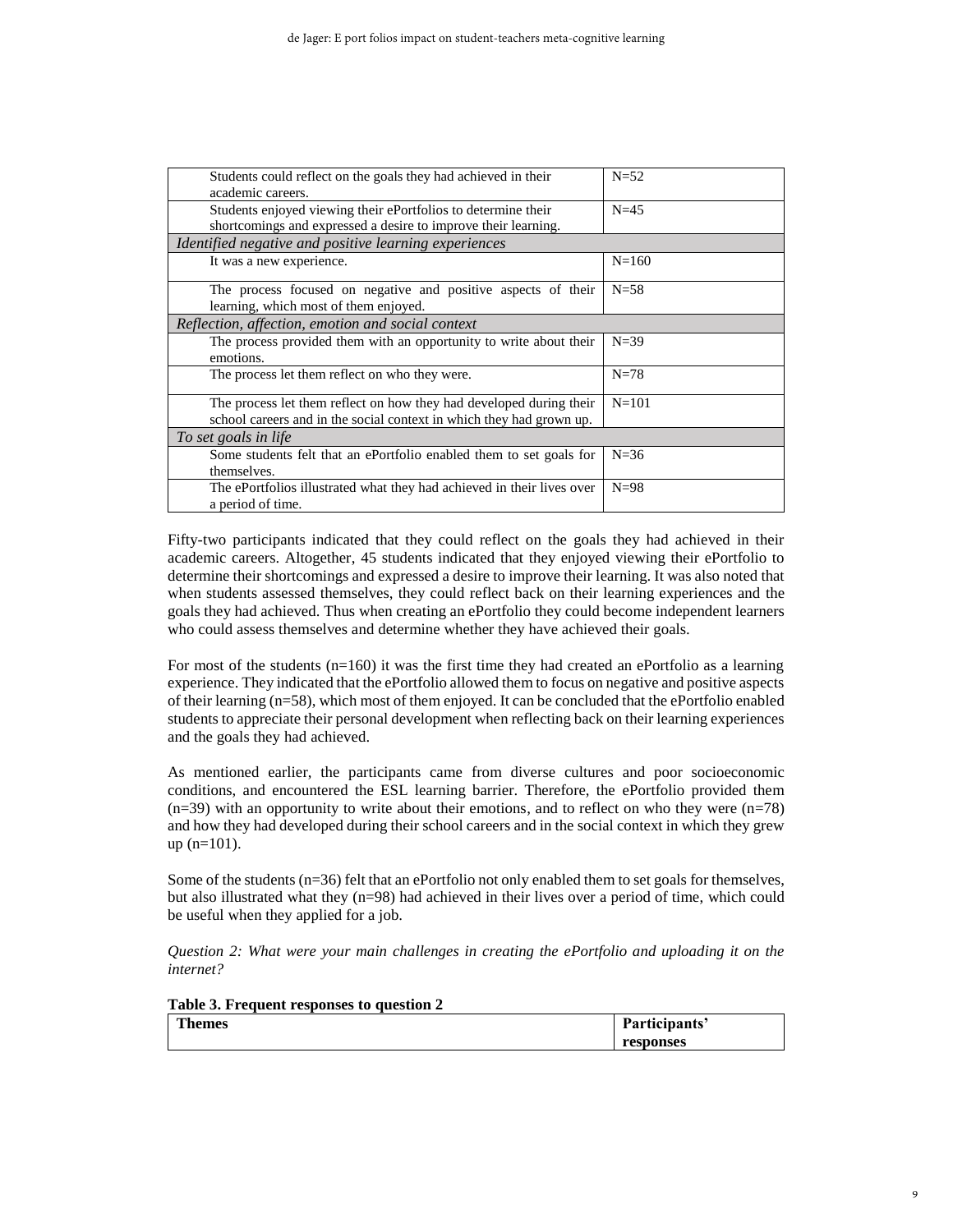| No technology devices and data                                       |           |  |
|----------------------------------------------------------------------|-----------|--|
| The participants did not always have access to computers.            | $N = 104$ |  |
| The institution's computers were generally occupied when they wanted | $N=69$    |  |
| to work.                                                             |           |  |
| Limited or no internet access at home                                |           |  |
| Students did not have sufficient money to pay for the data needed to | $N = 148$ |  |
| upload their ePortfolios.                                            |           |  |
| Students had limited internet access and the network was sometimes   | $N=133$   |  |
| unreliable and very slow.                                            |           |  |

The participants indicated that they did not always have access to computers  $(n=104)$  and that the institution's computers were generally occupied when they wanted to work (n=69). Students from poor communities did not have sufficient money to pay for the data needed to upload their ePortfolios (n= 148). They also had only limited internet access and the network was sometimes unreliable and very slow (n=133).

*Question 3: What did you dislike most in creating your ePortfolio and uploading it on the internet?*

| <b>Themes</b>                                                         | Participants' |
|-----------------------------------------------------------------------|---------------|
|                                                                       | responses     |
| The process was time-consuming.                                       | $N=87$        |
| Students lacked technology skills.                                    | $N = 103$     |
| Students found it difficult to upload pictures and documents on the   | $N=88$        |
| internet.                                                             |               |
| Students could not create links to internet-based resources.          | $N = 103$     |
| Students were reluctant to share their private lives on the internet. | $N=26$        |
| Students enjoyed creating the ePortfolio.                             | $N = 88$      |
| Students did not enjoy creating the ePortfolio.                       | $N=79$        |

#### **Table 4. Frequent responses to question 3**

The majority  $(n=87)$  indicated that the creation of an ePortfolio is time-consuming. Responses showed that 103 students lacked the necessary technology skills when they started creating their ePortfolios, 88 found it difficult to upload pictures and documents and 130 were not familiar with how to create links to internet-based resources.

Although participants' consent to uploading their ePortfolios on the internet was obtained, 26 students indicated that they were reluctant to share their private lives on the internet, as they feared that others might see their weaknesses or who they really were. The reasons for this might have been that they lived in poor communities and did not always want to share information about their schools or communities on the internet for fear of negative judgements by others.

It was surprising to find that although the majority of the participants (n=88) enjoyed creating their ePortfolios, 79 did not enjoy it. The fact that they did not enjoy the activity could most probably be ascribed to the challenges they experienced during the process.

*Question 4: Which skills did you develop while creating an ePortfolio?*

### **Table 5. Frequent responses to question 4**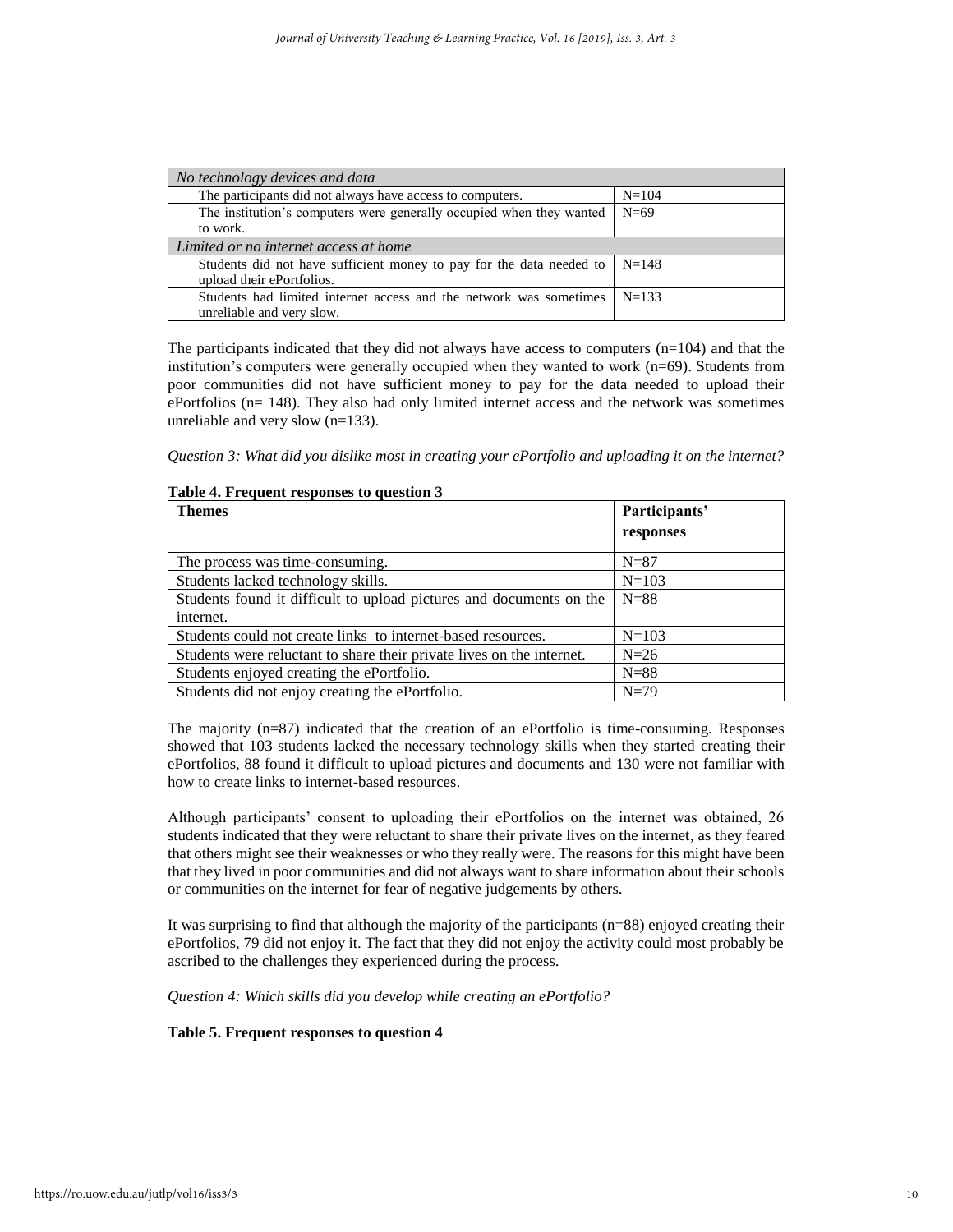| <b>Themes</b>                                                                                              | Participants' |
|------------------------------------------------------------------------------------------------------------|---------------|
|                                                                                                            | responses     |
| Technology skills                                                                                          | $N=162$       |
| Time management skills                                                                                     | $N=4$         |
| Creative and reflective skills                                                                             | $N=75$        |
| Collaboration skills                                                                                       | $N=43$        |
| Reflection and metacognition skills                                                                        |               |
| Students could think back, plan, write, apply IT skills.                                                   | $N=78$        |
| Students could their learning experiences with others via their                                            | $N=66$        |
| ePortfolios.                                                                                               |               |
| Students developed writing and communication skills.                                                       | $N = 112$     |
| Students showcased their community-engagement projects,<br>which<br>reflected affective and caring skills. | $N=62$        |

The majority of participants  $(n=162)$  indicated that they had developed technology skills while creating their ePortfolios, and four reflected that they had to develop time-management skills to complete their portfolios within the time constraints.

In their responses, 75 participants gave some indication of having developed creative and reflective skills while creating their ePortfolios. These responses confirmed Koraneekij and Khlaisang's (2015) finding that students develop IT, communication, metacognition, critical-thinking and creative skills while creating ePortfolios. Some students  $(n=43)$  also showed that they needed to work collaboratively and share their portfolios with others. The results showed that 78 participants could think back, plan, write and apply IT skills, and that 66 of them enjoyed sharing their learning experiences with others via their ePortfolios.

The compiling of ePortfolios played a role in improving ESL student-teachers' writing and communication skills (n=112), as they had to reflect and write about their learning experiences.

Many students (n=62) showcased their community-engagement projects, which were part of their academic course assessment activities and reflected affective and caring skills. Considering that very little research on this topic has so far been done in South Africa, the study was, to a great extent, exploratory in nature, and diverse reflections contributed to the formulation of the conclusion and recommendations.

# **Findings**

Since the end of apartheid in 1994 many policy documents followed to make higher education more inclusive for all students. Despite the implementation of innovative policies, the integration of technology was not addressed until the National Plan on Higher Education (Department of Education 2001), which emphasised the importance of information and communications technologies in higher education. This was followed by the White Paper on e-Education in 2003, which set out a policy framework to ensure technology access for all students in South African institutions (Department of Education 2003). However, the results of the current study suggest that many students still do not have full access to technology devices and the internet. The reason could be that most of the participants in this study represented diverse cultures, encountered the ESL learning barrier and came from poor socioeconomic communities.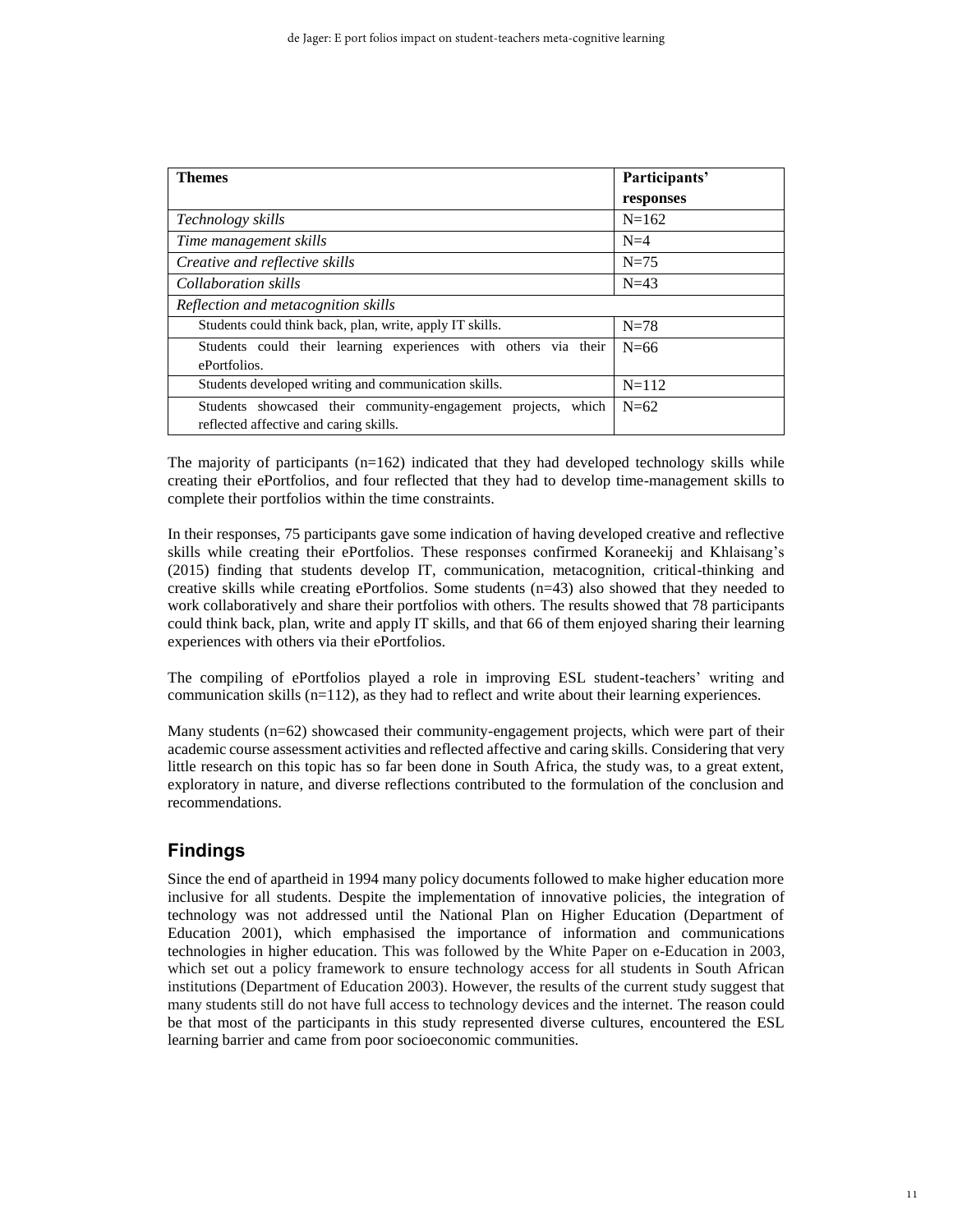The ePortfolio provided them with an opportunity to write about their emotions and the social context in which they had grown up, and to reflect on who they were and how they had progressed during their schooling career. Despite poor socioeconomic status, the majority stated that they interacted on social media at least once a week, which indicated that they had full access to the internet. Only two participants were not active on, or did not have access to, the internet. From the survey it could be concluded that student-teachers did have sufficient internet access to upload their ePortfolios on Google Sites, although some complained that they did not have sufficient data allowances.

For most participants (n=160), it was the first time that they had been asked to create an ePortfolio and engage in reflective metacognitive learning experiences. The ePortfolio designs and pictures (n=96) were creative and well organised, and reflected metacognitive learning. Only 12 participants could not achieve metacognitive learning, as they could not create well-organised ePortfolios. Another constraint was that some of the students were unable to creatively design their ePortfolios, as they were not familiar with the software tools. Only 13 participants could effectively apply the various design tools while creating their ePortfolios, while 24 were not at all able to do so. For the majority (69%), this was the first time they had been required to upload a document on the internet, while 31% had uploaded documents before and were confident that it would not pose any problems. Mentors were appointed to assist students who needed help with creating and uploading their ePortfolios.

Concerning the ethical problems related to the uploading of personal information and copyrightprotected artefacts, students were informed beforehand about the risks of private information online and warned not to engage in plagiarism, as they would be penalised for that in the assessment. Only 15 students ignored this warning and copied all their artefacts from the internet. The rest mostly used their original photos and designs.

Collins (2014), Parkes et al. (2013) and Oliver (2011) express concern about the fact that students *cannot reflect*, do not always acquire *higher-order thinking skills* and do not acquire sufficient *technology skills*. The findings of this study confirm those of the researchers discussed above, as 69 of the participants showed no evidence of critical-thinking skills in their ePortfolios, 35 showed "Average" reflection and only five indicated that they had reflected "To a great extent". However, 52 of the participants could reflect on the goals they had achieved in their academic careers and enjoyed the creative side of their portfolios. This might contribute to the students becoming independent learners, as they could establish whether they had reached their set goals (Chang et al. 2011). Ninety-one of the ePortfolios displayed an "Average" ability to reason, investigate, observe, compare and connect, while 98 showed "Average" creativity and ability to design and organise their portfolios into topics and subtopics.

The students' responses to the question regarding the advantages of creating an ePortfolio included the following: it helped students to reflect critically and set themselves goals; it illustrated what they had achieved over a period of time, which could be useful when they applied for work; it developed their time-management, IT and independent-learning skills; and it allowed them to work collaboratively, share their portfolios with others and showcase the community-engagement projects in which they had been involved and which demonstrated affective and caring skills. The majority of the participants indicated that they had developed creative and reflective skills while creating their ePortfolios. These responses aligned with Koraneekij and Khlaisang's (2015) findings that students develop IT, communication, metacognition, critical-thinking and creative skills while creating ePortfolios.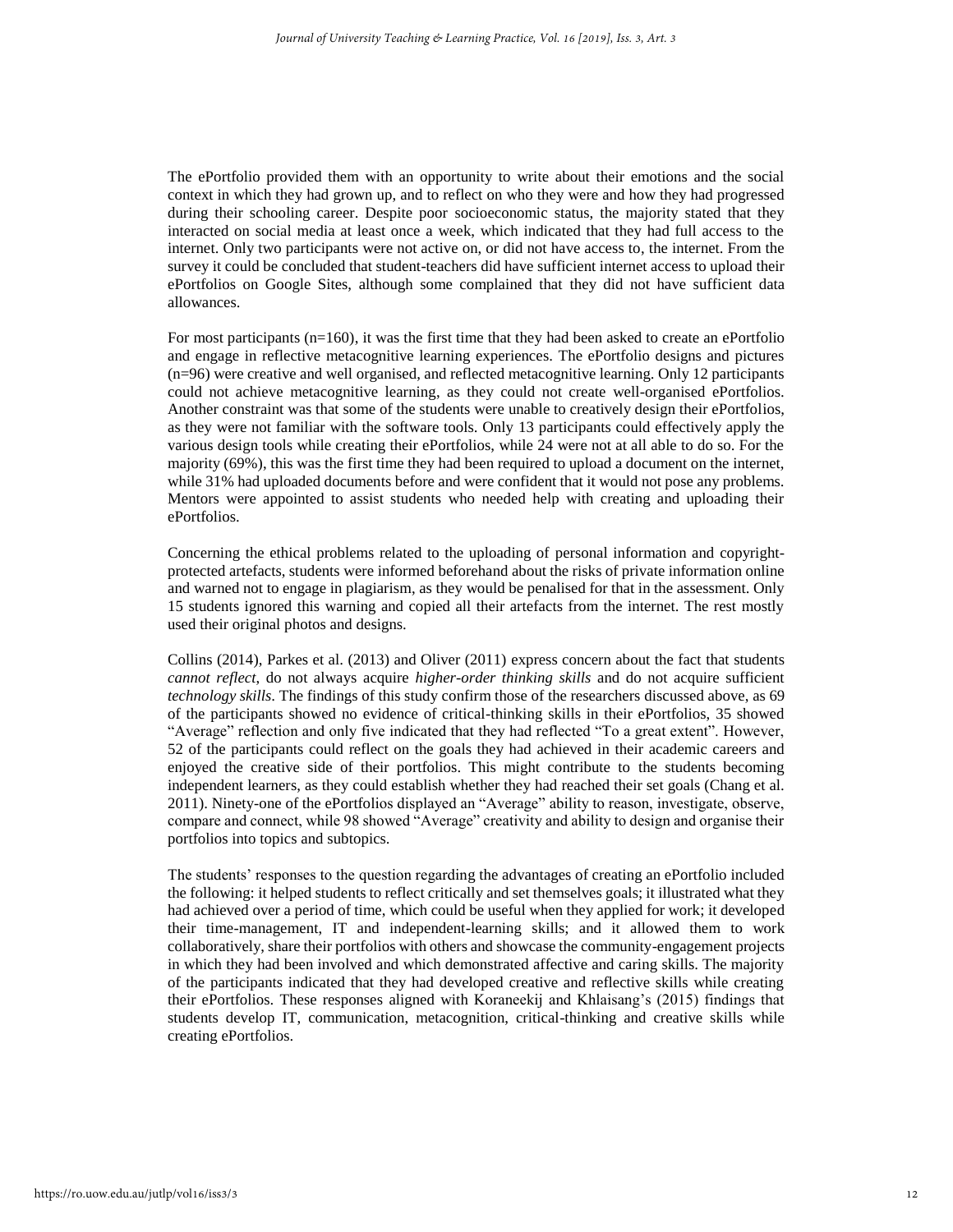Participants' reflections on the creation and uploading of the ePortfolio were important for understanding these assessment results. Although they conceded that compiling an ePortfolio offered advantages, the participants did point out various disadvantages, which included that the process was time-consuming; its successful completion required a certain level of technology skills; it was difficult to upload pictures and documents and to create links from the internet; and they did not want to share their private lives on the internet, as they feared rejection when their actual poor circumstances were revealed.

# **Conclusion**

The creation of an ePortfolio could contribute to independent learning, as students can reflect on and assess their own learning and the goals they have achieved. These reflections contribute to their appreciation of their personal development and help them to detect their strengths and weaknesses. While most indicated that the learning process was time-consuming and that they were not familiar with the software program tools, many also pointed out that they enjoyed learning during the process of reflecting back, planning, writing, applying IT skills and sharing their learning experiences with others via their ePortfolios.

Studies (Brookhart 2010; Buyarski & Landis 2014; Collins 2014) assert that students need higherorder thinking skills, such as reflection, recall, retention of knowledge and critical thinking, to solve the problems they may encounter. However, in this study low scores were indicated for students' ability to demonstrate critical-thinking reflections in their ePortfolios. Moreover, students were not always able to reflect their learning experiences in an organised manner.

## **Future work**

The study showed that not all students could engage in metacognive, learning as they were not used to the learning strategy. The lecturer can practice metacognitive learning in min-lessons where students can reflect on their learning and the skills they have developed.

It is recommended that for lecturers to successfully request students to create ePortfolios, they need to conduct a diagnostic assessment of the class to establish whether students have access to computers and the internet (which are essential for such an assignment), are willing to share their personal learning experiences on the internet and can express their reflections in a second language. Mentors should also be available to help students who need assistance, as many of them may have no experience in reflecting on their learning experiences, uploading documents and creating links to internet-based resources.

# **References**

- Alawdat, M 2013, 'Using E-portfolios and ESL Learners', *US-China Education Review,* vol. 3 no. 5, pp. 339-351.
- Akyol, Z & Garrison, RD 2011. 'Assessing metacognition in an online community of inquiry', *The Internet and Higher Education*, vol. 14, no. 3, pp.183-190.
- Baskin, P 2008, 'Electronic portfolios may answer call for more accountability', *Chronicle of Higher Education,* vol. 54, no. 32, pp. 30-31.

Bandura, A 1977, *Social Learning Theory*, General Learning Press, New York.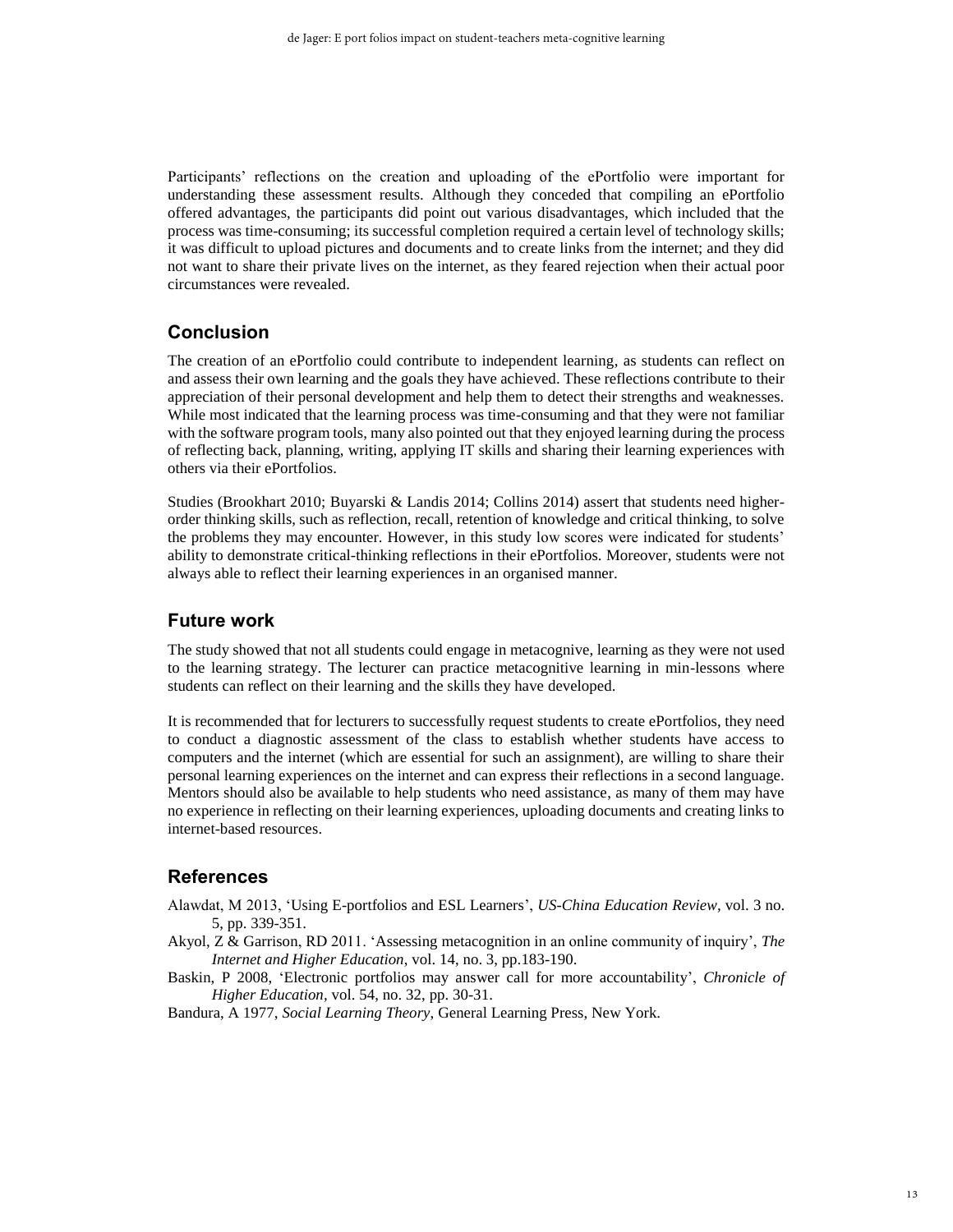- [Bass,](http://www.tandfonline.com/author/Bass%2C+Randy) R & [Eynon,](http://www.tandfonline.com/author/Eynon%2C+Bret) B 2009, 'From Unbundling to Rebundling: Design Principles for Transforming Institutions in the New Digital Ecosystem', *Change: The Magazine of Higher Learning,* vol. 49, no. 2, pp. 8-17.
- Buyarski, CA & Landis, CM, 2014. 'Using an ePortfolio to assess the outcomes of a first-year seminar: Student narrative and authentic assessment', *International Journal of ePortfolio,* vol. 4, no. 1, pp. 49-60.
- Barrett, HC 2007, 'Researching electronic portfolios and learner engagement: The reflect initiative', *Journal of Adolescent & Adult Literacy*, vol. 50, no. 6, pp. 436-449.
- Bornman, E 2016, 'Information society and digital divide in South Africa: results of longitudinal surveys', *Information, Communication & Society,* vol. 19, no. 2, pp. 264-278.
- Bransford, JD & Stein, BS 1984, *The IDEAL Problem Solver: A guide for improving thinking, learning, and creativity,* W.H. Freeman, New York.
- Brookhart, SM 2010, 'Successful Students' Formative and Summative Uses of Assessment Information. Assessment in Education: Principles', *Policy & Practice,* vol. 8, no. 2, pp. 153- 169.
- Butler, P 2006, *A Review of the literature on portfolios and electronic portfolios.* Massey University College of Education, New Zealand, viewed 1 December 2017.
- Chang, CC, Tseng, KH, Chou, PN & Chen, YH 2011, 'Reliability and validity of Web-based portfolio peer assessment: A case study for a senior high school's students taking computer course', *Computers & Education,* vol. 57, no. 1, pp. 1306-1316.
- Collins, R 2014, 'Skills for the 21st Century: teaching higher-order thinking', *Curriculum and Leadership Journal,* vol. 12, no. 14, pp. 4-8.
- Department of Education (DoE) 2001, *The National Plan for Higher Education*, viewed 3 March 30, 2019,[< http://www.polity.org.za/html/govdocs/misc/higheredu>](http://www.polity.org.za/html/govdocs/misc/higheredu).
- Department of Education (DoE) 2003, *White Paper on e-Education. Transforming Learning and Teaching through Information and Communication Technologies,* Department of Education, Pretoria.
- Di Stefano, G, Gino, F, Pisano, G & Staats, B 2015, *Learning by thinking: Overcoming the bias for action through reflection,* Harvard Business School NOM Unit Working Paper No. 14-093, viewed 14 November 2017, < [http://ssrn.com/abstract=2414478>](http://ssrn.com/abstract=2414478).
- Entwistle, N & Karagiannopoulou, E 2014, '*Perceptions of assessment and their influences on learning*', in C Kreber, C Anderson, N Entwistle & J McArthur (eds), *Advances and Innovations in University Assessment and Feedback,* University Press, Edinburgh, pp. 75- 98.
- Flavell, JH 1979, 'Metacognition and Cognitive Monitoring: A new area of cognitive developmental inquiry', *American Psychologist,* vol. 34, pp. 907-11.
- Gallagher, CW & Poklop, LL 2014, 'ePortfolios and Audience: Teaching a Critical Twenty-First Century Skill', *International Journal of ePortfolio,* vol. 4. no. 1, pp. 7-20.
- Gerbic, P, Lewis, L & Amin, NM 2011, 'Student perspectives of ePortfolios: Change over four semesters', *Changing demands, changing directions.* Proceedings ASCILITE Hobart, pp. 423-436, viewed 23 November 2017, [<http://www.](http://www/) ascilite. org.au /conferences/hobart11/procs/Gerbic-full.pdf Genc, Z., & Tinmaz>.
- Hadley, NJ 2007, 'The portfolio forum: Power in reflection', *Journal of Educational Technology Systems*, vol. 35, no. 4, pp. 449-455.
- Hickman, LA, 1990, *John Dewey's Pragmatic Technology*, Indiana University Press, Bloomington.
- Jenson, JD & Treuer, P 2014, ['Defining the E-Portfolio: What It Is and Why It Matters'](http://www.tandfonline.com/doi/full/10.1080/00091383.2014.897192), *[Change:](http://www.tandfonline.com/toc/vchn20/46/2)  [The Magazine of Higher Learning](http://www.tandfonline.com/toc/vchn20/46/2),* vol. 46, no. 2, pp. 50-57.